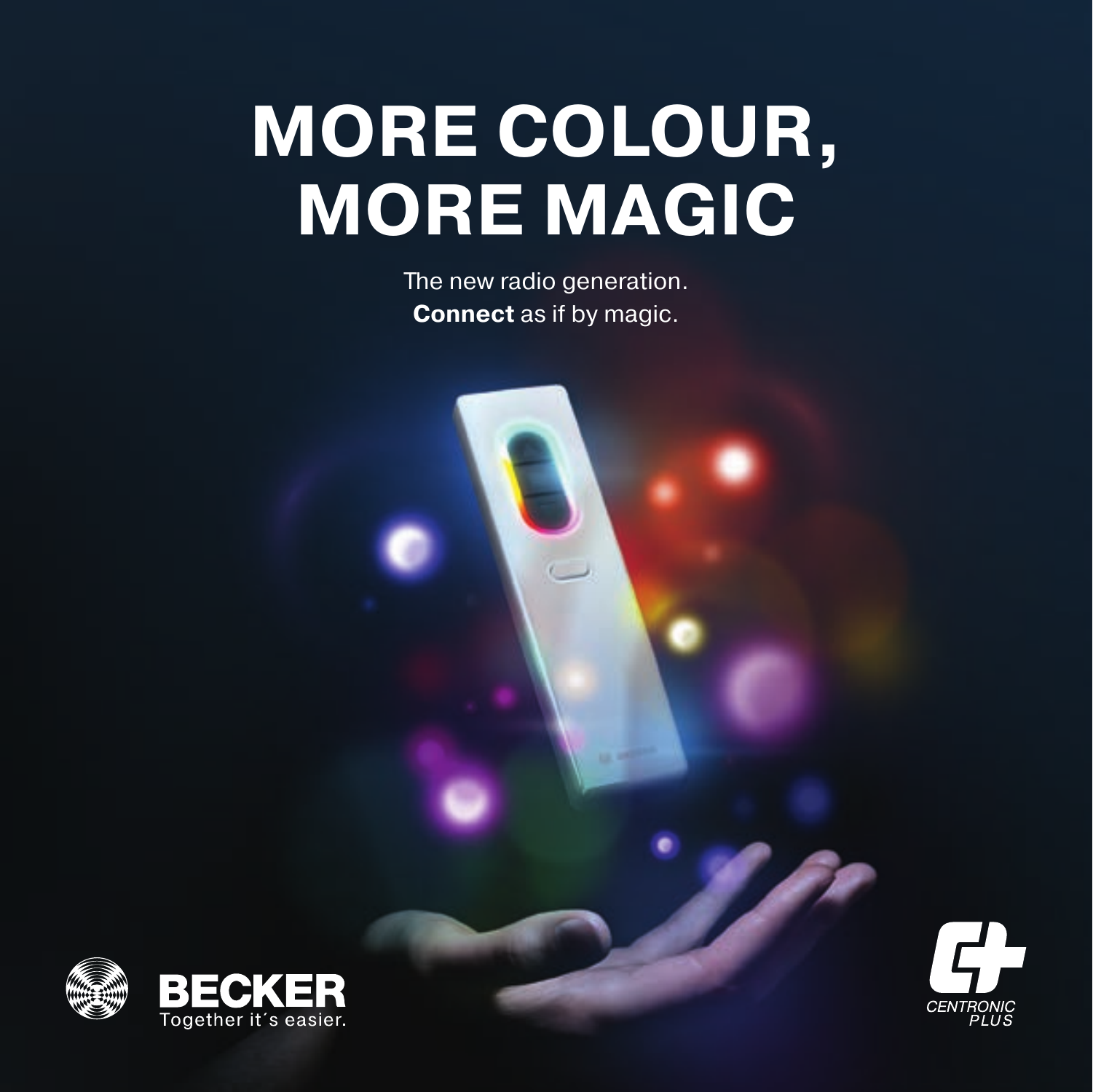### **MORE COLOUR**

#### **Colour-coded display of receiver status**

The newly refined **CentronicPlus** radio generation from **BECKER** stands out thanks to its new design and varied control options. The drive is able to report its status using bidirectional radio. The high-quality hand-held transmitter with multicolour LEDs indicates the feedback from the receivers being addressed – for simple and even clearer operation that outshines all of the standard devices.

> **New hand-held transmitter (1, 8, 16 channels) with multicolour LED display**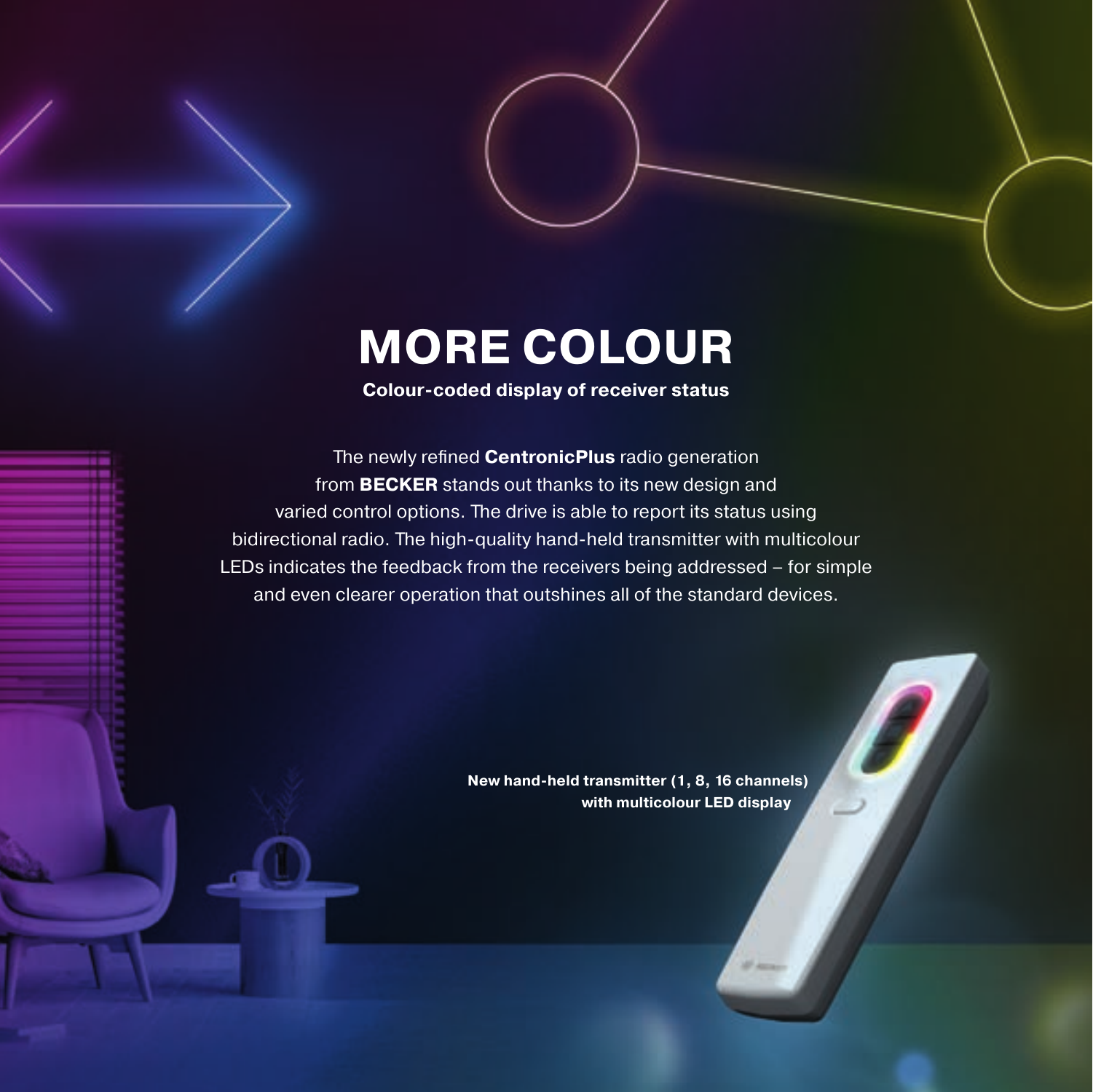## **FEEL THE CONNECTION**

**Automatic networking of all devices**

More intelligent than ever before: the mesh technology allows individual drives to connect to a powerful network automatically. One-button learn-in: a receiver can be added to the mesh network at the touch of a button, so there is no longer any need for a master transmitter. All drives remain reliably networked – for a new dimension of connectivity.

**Feedback also possible via smartphone through integration into the CentralControl system from Becker, e.g. with CC41.**



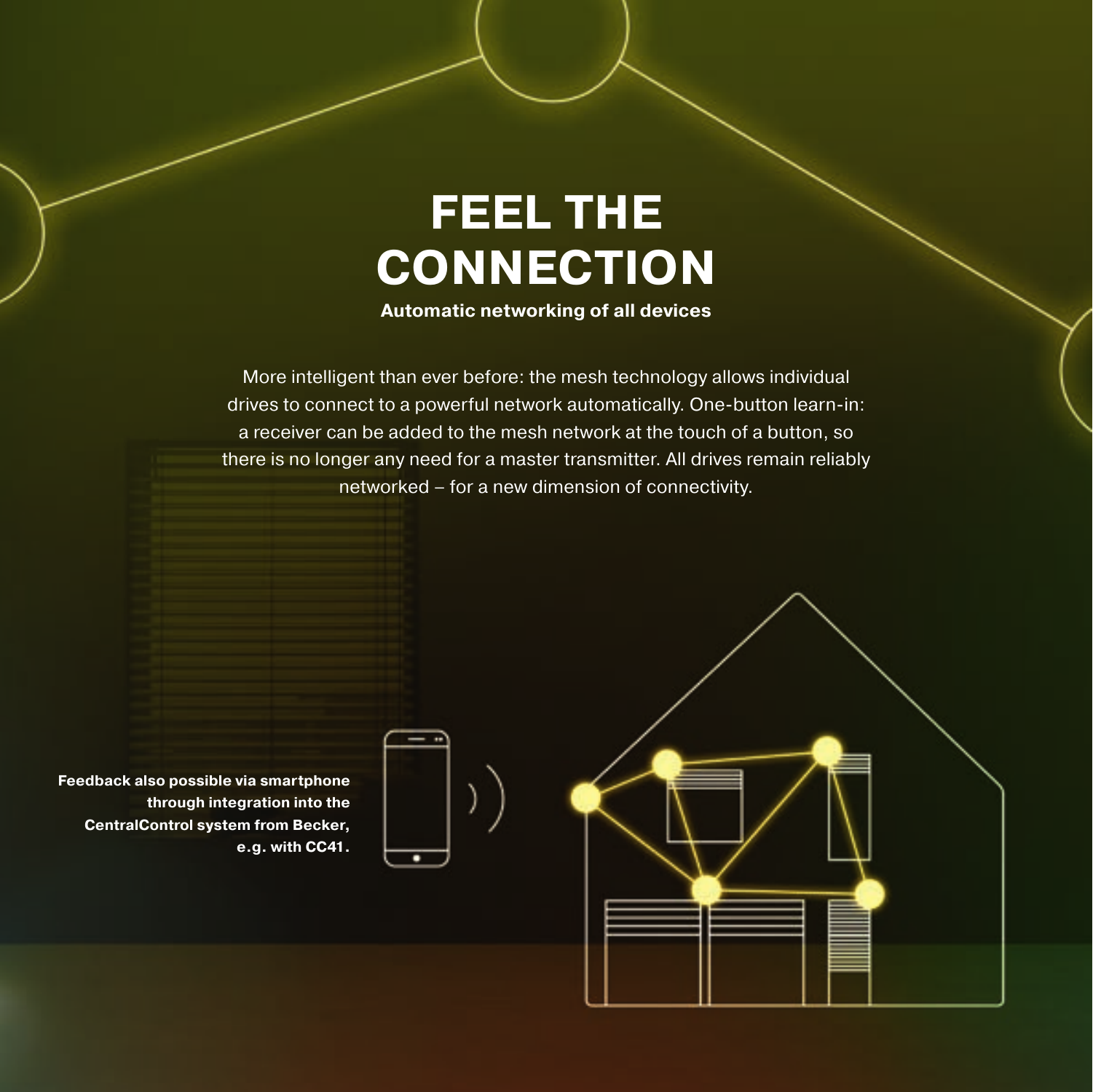### **MORE SAFETY**

#### **Transmission reliability and data encryption at the highest level**

Keep up to date at all times, wherever you are: **CentronicPlus** ensures a constant connection between the transmitter and the receiver – the radio signal can reach the drive not only directly from the transmitter but also via another drive. The powerful radio frequency and high-security encryption ensure uninterrupted enjoyment and maximum security.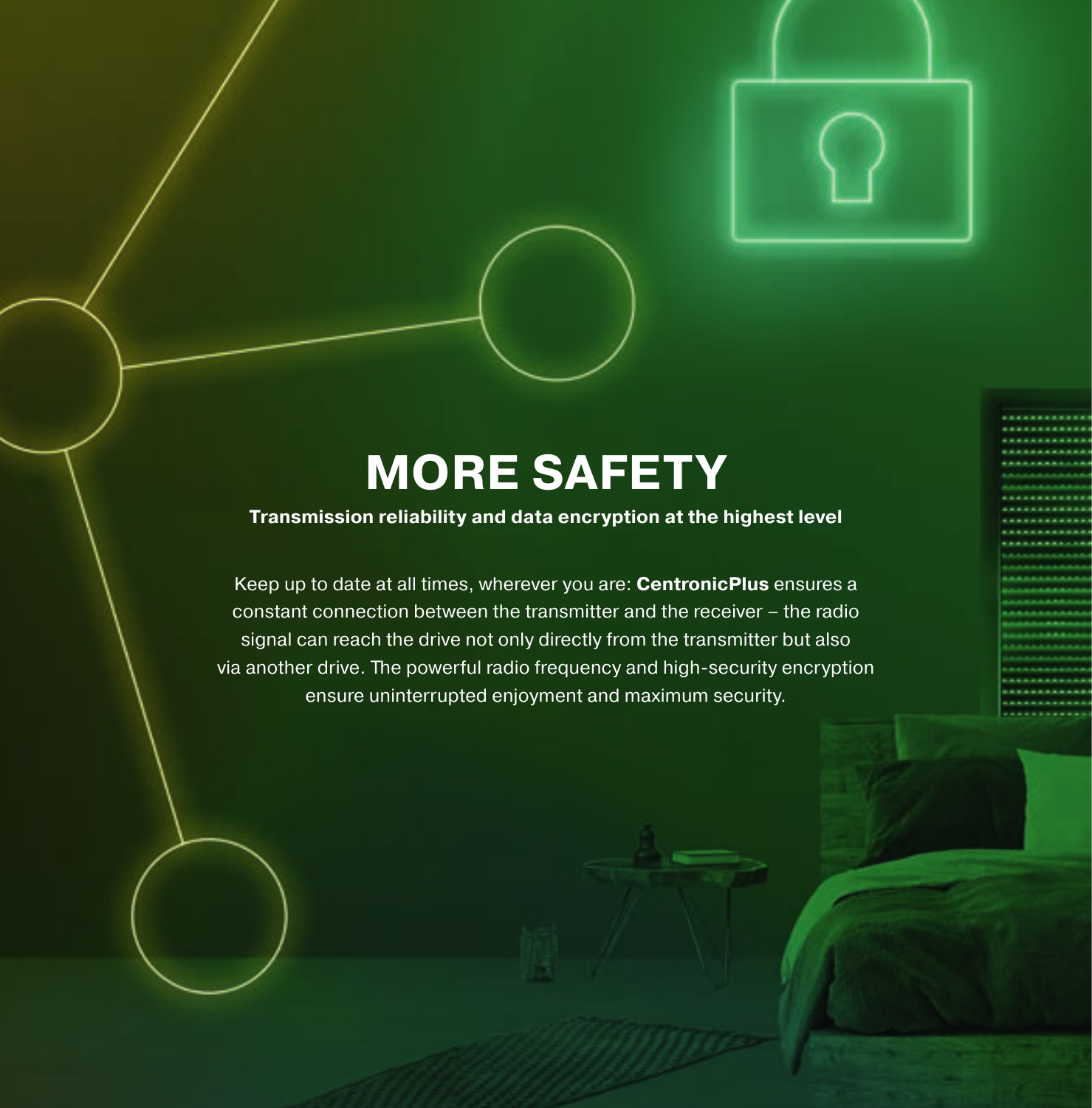### **COMFORT IN A NEW**   $\mathbf{G}$ **DIMENSION: CentronicPLUS**

The CentralControl CC41 is the heart of Becker´s own home automation system. It connects the new CentronicPlus radio system to an application which can also be controlled via smartphone while on the move.

- $\overline{\phantom{a}}$  Easy retrofitting of the CentronicPlus radio system in an existing Becker home automation system by adding the appropriate radio USB stick
- + Central setup and control via mobile devices, e.g. smartphone or tablet
- **+** Personal data remain stored in the CC41
- **Free App Becker CentralControl**
- + Voice control with Amazon Alexa



The CentronicPlus radio system can easily be integrated into the homee system via the Becker cube. homee combines different radio systems to one application for your smart home.

- Combination of the radio system CentronicPlus with your homee system to expand your smart home
- Your data is stored on the brain cube and not in a cloud
- + homee is modularly expandable and stands for a future-proof system
- + Voice control with Amazon Alexa, Google Assistent or Siri
- **+** No monthly fees